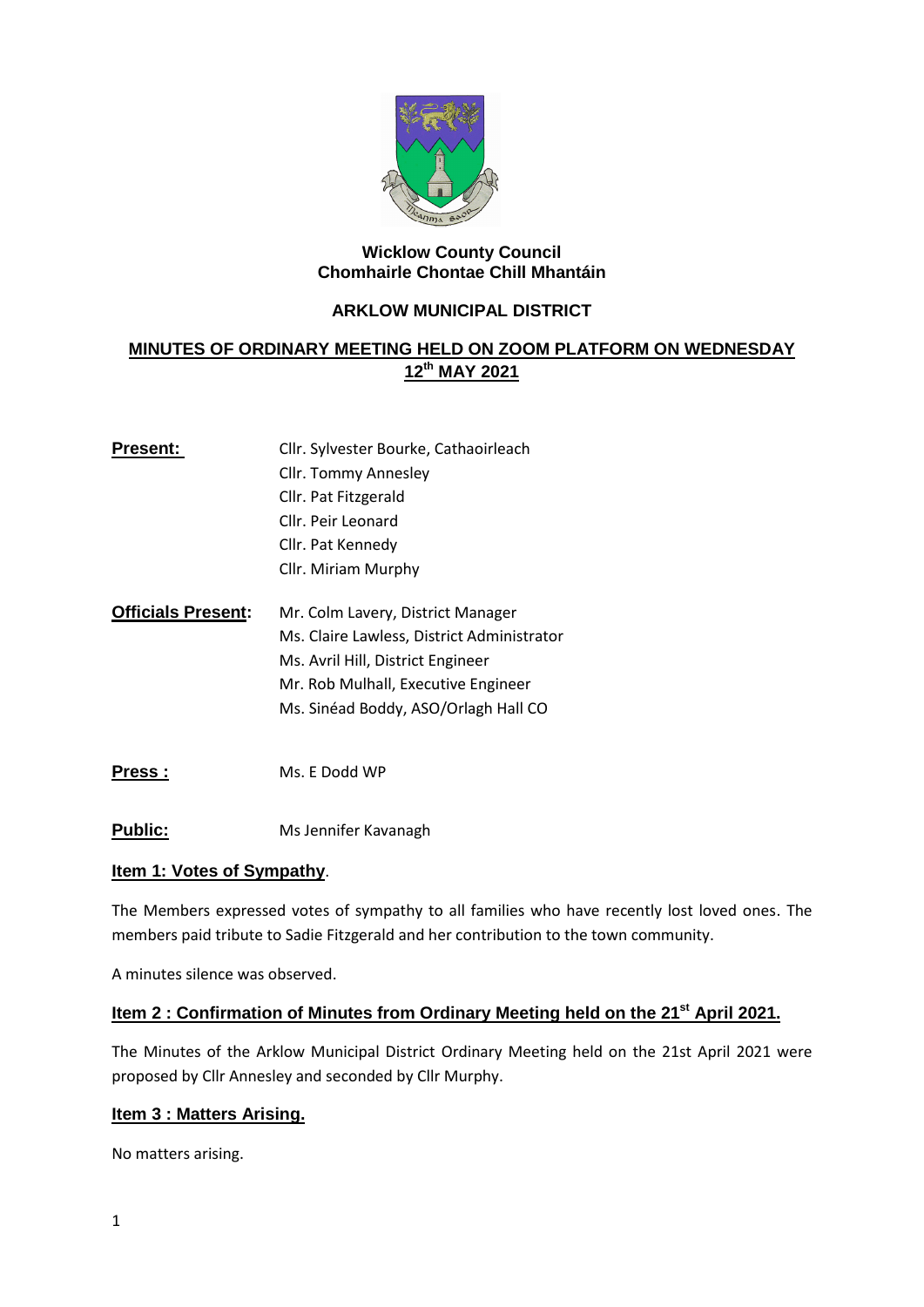## **Item 4 : To consider the draft Civic Memorial Policy**

The document circulated captures the policy for all memorials and will be presented at a plenary meeting for adoption.

Cllr Bourke commented that the policy document seems to be straightforward and is acceptable.

Cllr Leonard commented that it's great that the bench and tree memorial proposals will come before the MD meetings. Cllr Annesley also welcomed this and mentioned the bench at Clogga.

Colm Lavery DM re-iterated that the members have been asked for comments or suggestions in relation to the policy document and that the policy will be adopted at plenary level.

Cllr Bourke said that all seemed to agree with the policy today and would bring any comments to the plenary session. Colm Lavery DM asked that any comments or suggestions are brought back to either him or the DA before the plenary session.

## **Item 5 : District Engineers Report.**

#### *Roads Programme –*

DTTAs have allocated funding at county level – planning is ongoing for the programme of works.

#### *Safety Improvement works –*

The seven proposed schemes are at varying levels of progress – 2 are complete, 3 have the tender awarded and 2 are at design stage.

#### *Former National Roads –*

The Wexford Road rehabilitation project is at preliminary design stage.

### *Footpath Schemes –*

The Rathdrum scheme is 90% complete – awaiting agreement with landowner on main section to be infilled. The tender has been awarded for the Vale Rd project and works will be carried out by WCC.

### *NTA Schemes –*

All NTA schemes may continue during the current Covid19 lockdown. Allocations for Arklow District have been confirmed – 5 STMG projects and 2 AT projects.

Funding has been received from the NTA to make the bus stops on Wexford Road wheelchair accessible.

### *Other Road Projects –*

The status of the following projects remains unchanged due to Covid19 restrictions – Saville's Cross, Ballinaclash Junction.

### *Town and Village Renewal –*

Tenders for the Redcross Scheme have been returned and are being assessed.

### *Level 5 Restrictions –*

Essential works are currently being undertaken and preparations are being made for the surface dressing season.

Community groups have been provided with litter pickers, bags and hi-vis vests and AMD have assisted with reported clean up through Environment Section. Currently looking at bins in the area and providing more signs re dog fouling.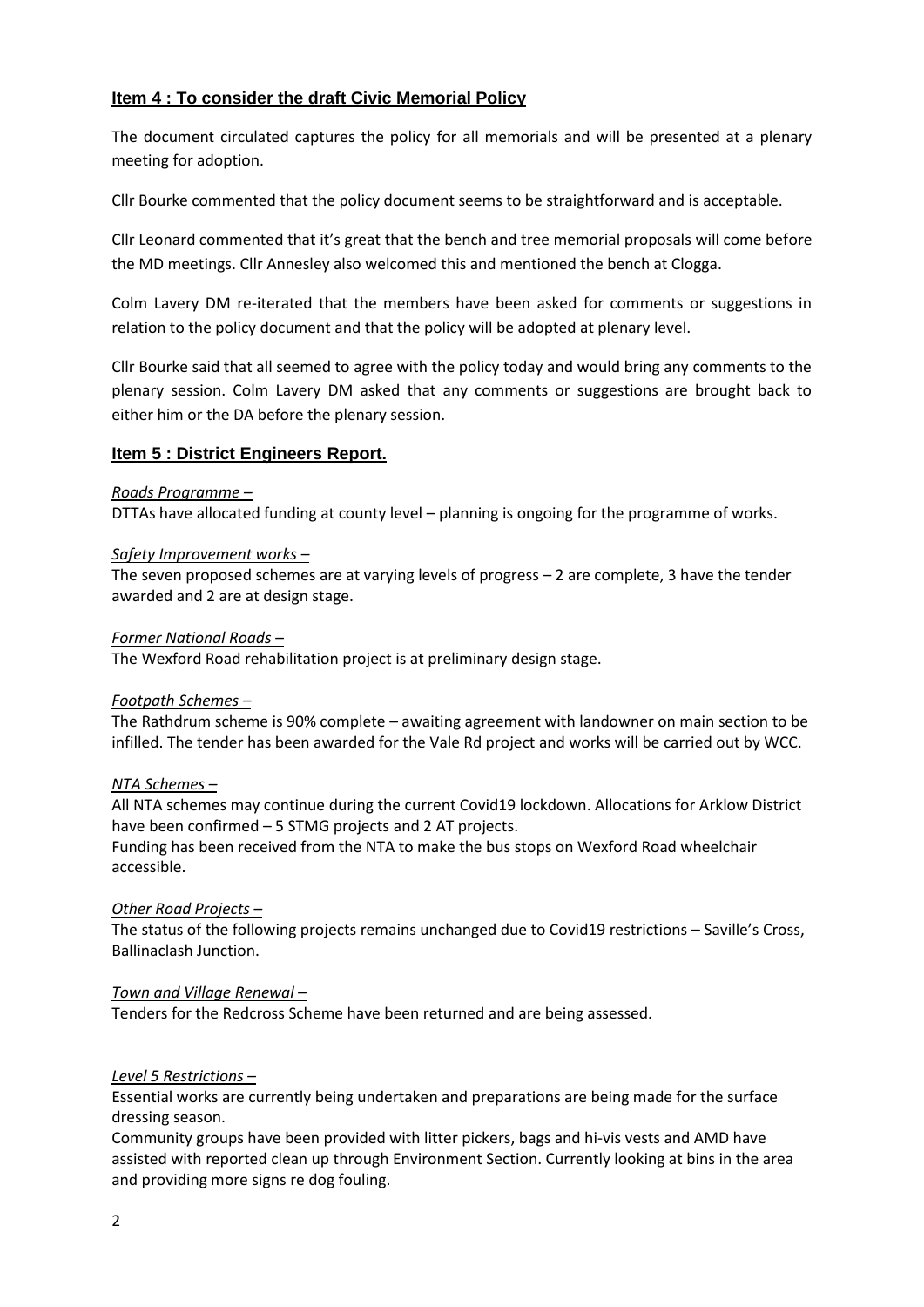#### *Housing Construction –*

Update was given on three sites – Delany Park Phase 2, Avondale Phase 2, Sheehan Court (Old Firestation)

Cllr Bourke thanked all involved in getting the barriers installed on the Woodenbridge to Aughrim road – It is an extremely dangerous road when the river floods. The barriers in Woodview Park Avoca look really well also and the resurfacing works for the area needs to be kept on the list.

Cllr Leonard passed on comments received in relation to concern about the installation of public lighting along the R752/R753 Rathdrum to Avoca road and feared that the lighting may be excessive and would have too great a light pollution impact on the insect biodiversity – there are concerned beekeepers in the area.

Avril Hill DE confirmed that public lighting is dealt with centrally and asked that Cllr Leonard pass on the email she received and she would communicate with the sender directly.

Cllr Kennedy said that while this concern should be considered we need to also keep in mind the vacant chairs at Christmas due to accidents along this stretch and that the safety concerns need to considered foremost. The power and intensity of the lighting could be something to look into and asked the DM to pass on this suggestion.

Cllr Murphy said it is fantastic to see results especially in rural areas. The workload of the Tidy Towns group was also acknowledged and the footfall and activity around the Duck Pond area also noted. One bin in the area is not enough - Cllr Murphy requested that a member of the outdoor staff is assigned to clean-up duties in the area and that visibility of a staff member in the area may act as a deterrent to littering in the area. The area needs continuous maintenance.

Cllr Fitzgerald stated that the footpaths in the Mountainview Drive estate are in a disgraceful state – unfortunate that there is no discretionary funding available – contacted the engineer about doing something about the condition of the footpaths. The footpaths in the area of Garvey's Farm are too narrow – there is an issue with the footpaths from Woodlands Estate.

Cllr Leonard commended the Tidy Towns group on their efforts on the approach roads into the town – it really lifts the whole town. Cllr Leonard also commented on the need to stop waste going to landfill where possible and suggested analysing what is being thrown away.

Cllr Bourke asked if there has been a recent TVR announcement and asked that the members are informed of the areas that have not yet received funding. Comments were also requested on the following –

- Arklow Dog Park
- LIS possible late addition?
- Discussion about measures for Main St. outdoor dining areas.

Cllr Annesley added that the Tidy Towns group promoted the plan for the dog park and that its location could be controversial.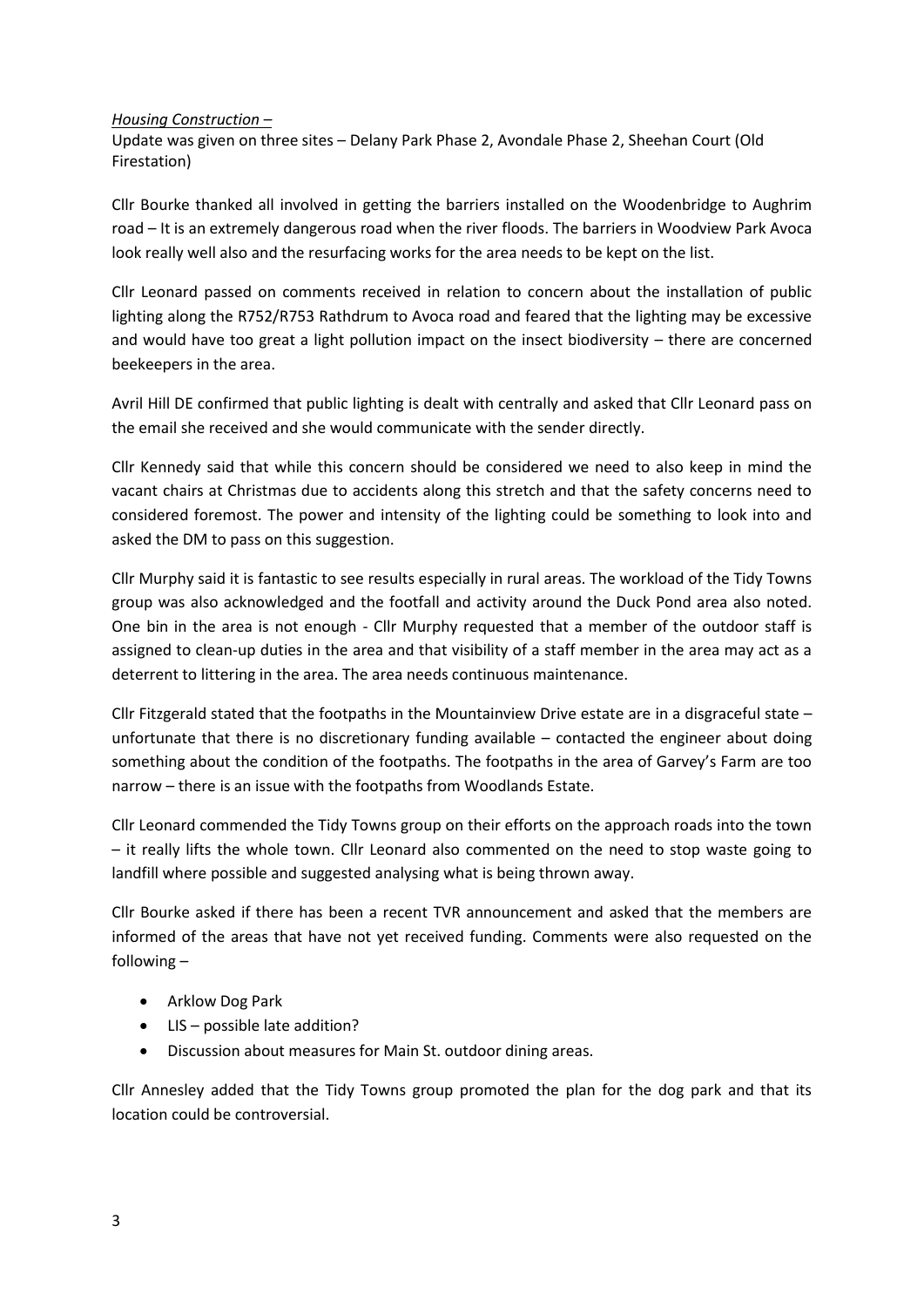Rob Mulhall EE replied –

One scheme under the CIS in Killahurler would be going ahead and confirmed that the contribution had been paid. There has been no allocation to the LIS yet – applicants can apply and their interest will be listed – older applications will be prioritised and there may be a 2-3 year wait on works being carried out.

The works on the dog park are at a standstill due to current Covid restrictions – waiting for the contractor to fence off the area.

Gorey has introduced areas on the Main St. for pubs and restaurants and previous attempts on making the Main St in Arklow were not successful and seeing how well it works in Gorey has prompted me to ask again that the members review the one way system as an option to introduce outdoor dining areas on Main St. The members need to agree on options before progressing this.

Cllr Fitzgerald commented that the width of the Arklow's Main St. would be an issue if compared to Gorey's Main St. and space would be very tight. There would be more space up the street. The members are on board, it is the people that have issues with these plans and public consultation would be required. Although things are changing around the country it will be difficult to get this through.

Cllr Leonard said we need to do something different and suggested that using the existing parking spaces could be a precursor to introducing a one way system and that we need to try. AMD should provide little areas across the town to create an atmosphere. Some traders had an issue with the direction of the one way and we should consult with them individually.

Avril Hill DE confirmed that an application was with NTA to utilize the parking spaces.

Cllr Bourke said no one is using the parking spaces and he would welcome it and should not be ruled out.

Cllr Murphy stated that accessibility to the area and design would need to be considered in any plans for the Main St. or other areas – parents with buggies for example, the footpaths on Main St. are dreadful – Businesses need outdoor dining options.

Cllr Annesley asked all not to forget the impact of previous plans for the one way system on businesses on the street.

Cllr Annesley asked for clarification on the dog park plans – a resident close to the site is very upset and is adamant that the location is wrong – no one approached the resident and she feels it's too close to the duck pond and wildfowl. Cllr Annesley acknowledged the engineers vision for the town.

Rob Mulhall EE replied that a lot of consideration has been given to the location, it will be totally fenced off to give a confined space and will not interfere with the wild fowl in the area – he refuted the claim. The area is heavily utilised by dog owners.

Cllr Murphy agreed that it is a good idea and enquired if there was any consultation on this plan.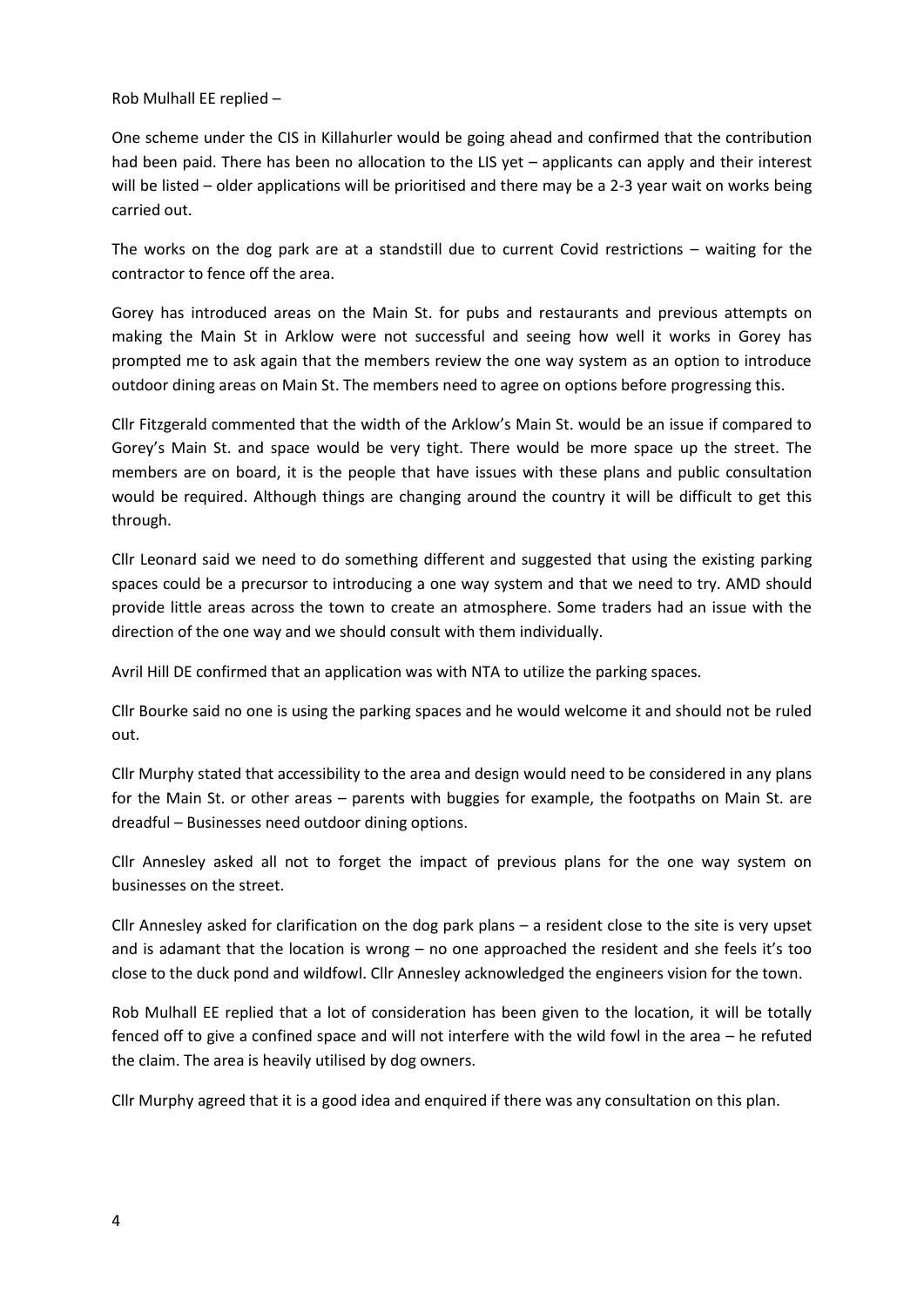Cllr Leonard confirmed that the notice of motion was passed – was sceptical at first but the area will be behind an island of trees and hedging – looks exposed at the moment and further planting can be carried out. A year's growth will make a difference.

# **Item 6 : To receive an update on the Parade Ground redevelopment**

The preferred contractor has been selected and the contract signing is imminent. It is hoped that the works will begin in the summer months.

Cllr Bourke welcomed the news.

Cllr Annesley asked for further discussion on dining on the street. Cllr Bourke asked if an application for funding had been submitted.

Rob Mulhall EE confirmed the option of removing parking spaces for the installation of seating. Decarbonisation will also be a factor in this and changes will be made. Other modes of transport will be prioritised.

Cllr Fitzgerald asked for clarification on what parking would remain – Rob Mulhall confirmed that the disabled parking bays and loading bays would be retained.

Cllr Kennedy stressed the importance of getting the transport study completed – funding is needed – suggested that the street could be coned off for a temporary period to carry out a simple test of how it could work.

Colm Lavery DM stated that GMD carried out similar temporary works – planters and seating – narrowing the carriageway for use by the cafes and restaurants, using Stimulus Package funding and it was problematic at first but there is buy in there now amongst the community. It has been a great public realm area during the lockdown and may become permanent now that acceptance has been garnered.

Cllr Kennedy asked if all would support the DE in planning for this proposal – temporary cone system. Avril Hill DE confirmed that the proposal will be considered with the support of the members. Cllr Murphy asked that the members are kept informed as plans develop.

Cllr Leonard asked the members to consider a time capsule as part of the Parade Ground works – for the next generation.

# **Item 7 : To discuss Festival Funding for 2021**

The funding amount available is to be confirmed by email to the members – Cllr Bourke asked if the amount could be rolled forward – Claire Lawless confirmed that some funding was carried over from last year and will be used for the SEAnannigans festival – we could do the same this year. It is hoped the festival will go ahead in October. Cllr Annesley said it was unlikely that the Seabreeze Festival will take place this year – no way to restrict numbers.

Cllr Leonard suggested that small scale events to support artists affected by Covid could be planned – lost revenue and livelihoods – possible over the summer months. Cllr Fitzgerald countered that a lot more than artists were affected, Cllr Leonard replied that only the festival funding would be used.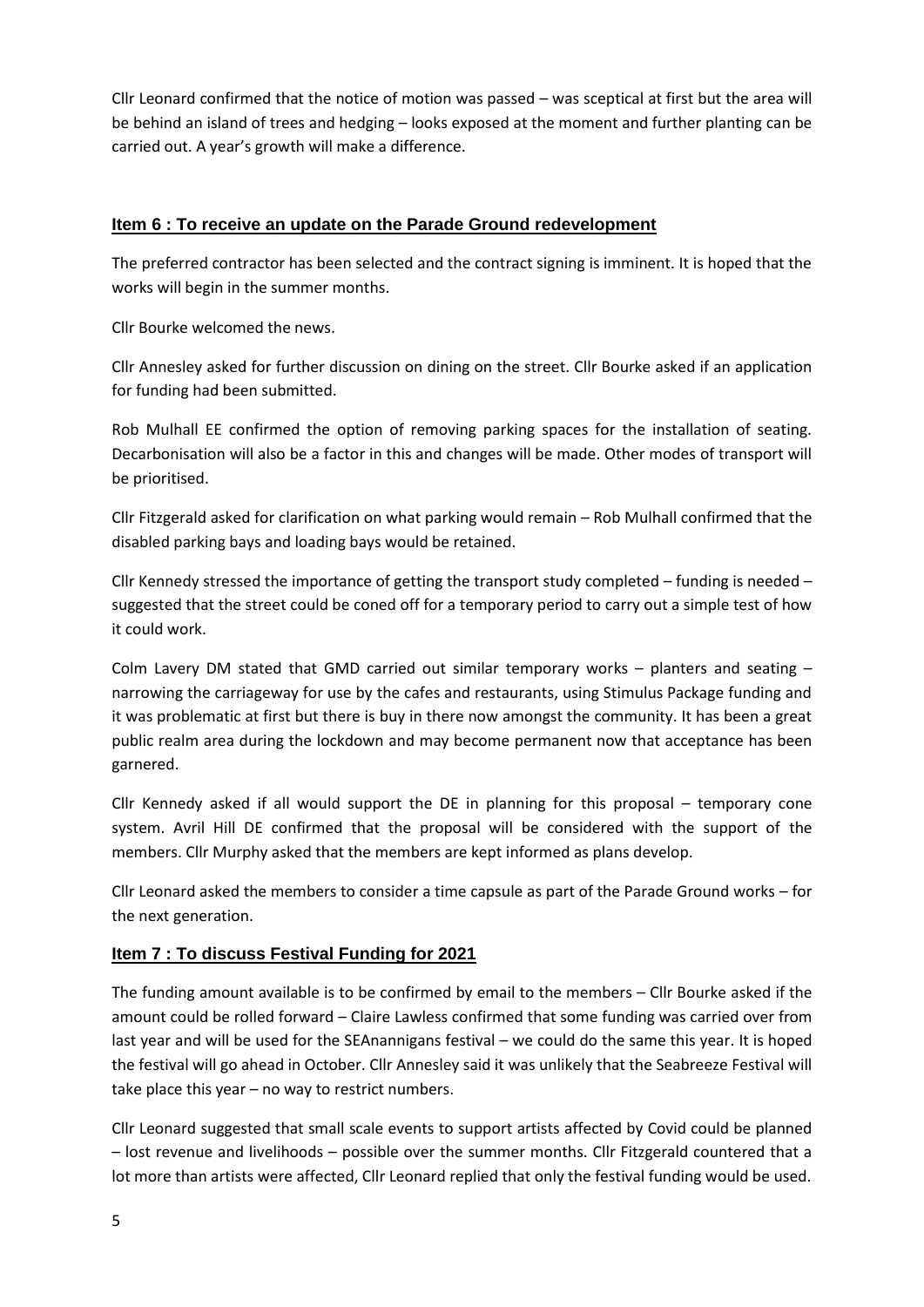Cllr Bourke recommended that the funding be discussed at the next meeting.

## **Item 8 : To receive an update on Arklow Town Team Projects**

Claire Lawless shared a presentation on the projects being undertaken by Arklow Town Team –

Flower Basket Scheme 2021 Visit Arklow Website Harbour 2 Headwaters SEAnanigans Seafood Festival Glenart College Biodiversity Garden Kilbride Graveyard The Goods Store – Arklow Train Station

Cllr Bourke commented on the great work done to get the projects off the ground and thanked all involved.

Cllr Fitzgerald said it was great to see the traders contributing to the Flower Basket Scheme where they can in this tough year.

Cllr Kennedy commented on the work going on in the background and would encourage looking at developing an economic side to the Goods Store project, Cllr Leonard agreed – needs to be revenue positive. Cllr Kennedy also thanked J Kavanagh for her commitment to Kilbride graveyard and said it will be a hidden treasure. Cllr Leonard thanked the team working on the H2H project - D O Keeffe, A Ryder, J Rees and Y Whitty.

## **Item 9 : Notice of Motions**

## **Motion 1 - in the name of Cllr Peir Leonard. (Received on 01.04.21)**

*"That Arklow Municipal District resurface the L-6181 at Tigroney, Avoca when funding becomes available".* 

Avril Hill DE confirmed that this stretch of road is on the shortlist and will be considered when funding becomes available.

## **Motion 2 - in the name of Cllr Peir Leonard. (Received on 01.04.21)**

*"That Arklow Municipal District install the necessary speed ramps / traffic calming measures at the L113 road when funding allows and to make a commitment to review the speed limits and any unauthorised use of this rural road by heavy goods vehicles as a matter of urgency".* 

Rob Mulhall EE confirmed that residents from the area attended a public meeting and that a review is to be carried out later this year and submissions can be made as part of this process. Local haul routes are to be clarified in relation to planning conditions that are in place. The issue is with the Planning Enforcement section and is being investigated. AGS have investigated speeding complaints and have not recorded any incidents. AMD are in constant communication with the residents in relation to speed and also size of vehicles.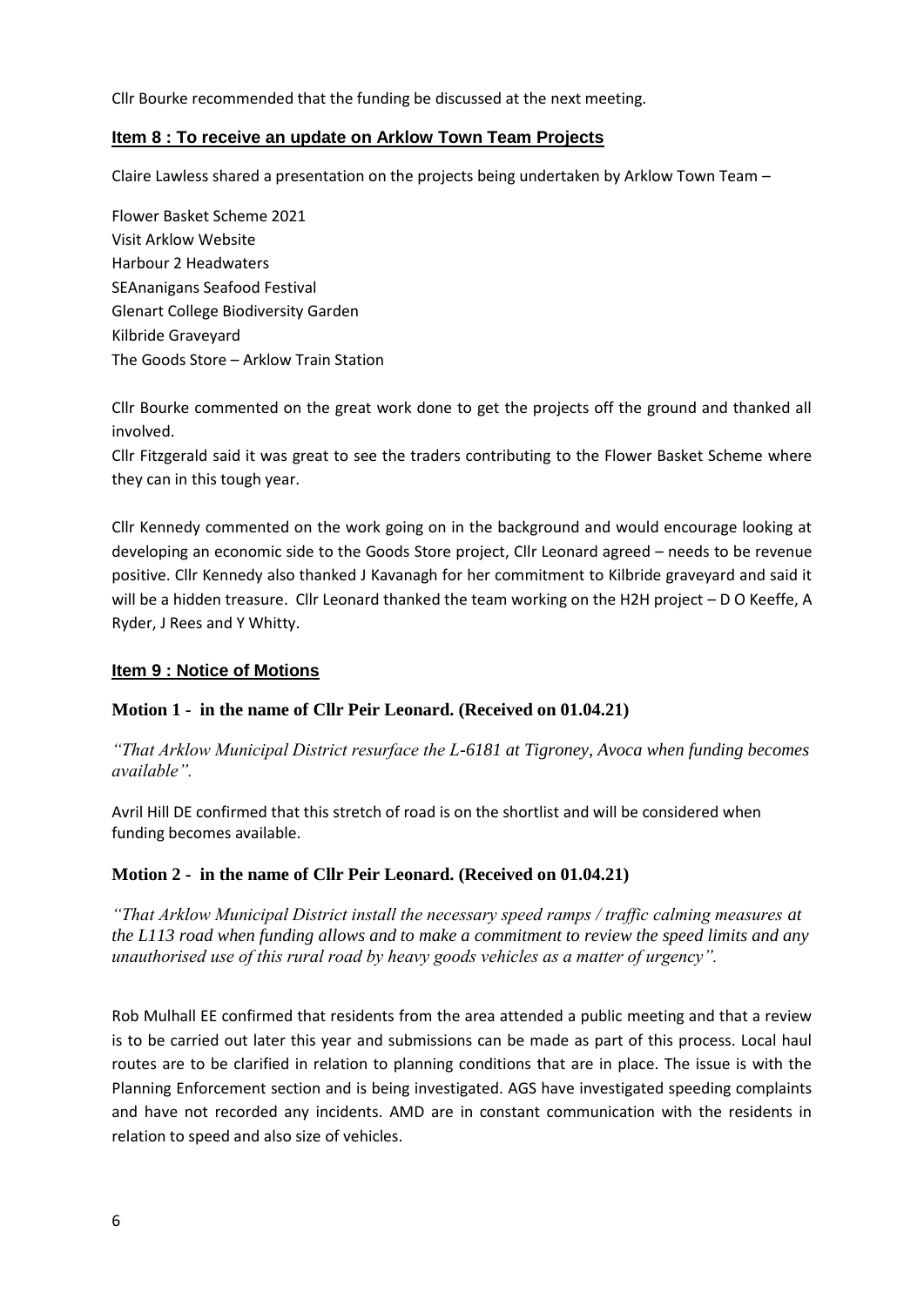Cllr Leonard asked if any other traffic calming measures could be considered. Rob Mulhall EE confirmed that options would be considered and that line marking is an option and also the use of VMS digital signs. AMD are not aware of the use of ramps in the countryside and that vertical deflection would be the last measure and could not be considered. Colm Lavery DM commented that the use of ramps in an 80km zone would throw vehicles off the road and WCC follow national policy in relation to traffic calming measures – ultimately the public are entitled to use the road. Covid restrictions will delay the review and it is proposed to begin the review within 6 months of the restrictions being lifted for the whole country. Submissions will be invited from all relevant agencies – AGS, TII etc.

Cllr Kennedy said that resurfacing would increase speed on the road and he would not look for ramps ever to be installed on a rural road.

Cllr Leonard acknowledged all comments and stressed that residents were at the end of their tether and were reaching out for assistance – HGV's are the real issue and welcomed the suggestion of VMS digital sign which would be appreciated.

Colm Lavery DM re-iterated that anyone who pays motor tax is entitled to use the road and this is considered when choosing where to live and it is unfair to comment that anyone is being treated differently.

## **Item 10 : Correspondence**

Claire Lawless informed the members that WCC has received correspondence from the Dept. of Agriculture, Food and the Marine confirming that funding has been received for the Arklow Harbour Area.

## **Item 11 : A.O.B**

Cllr Fitzgerald noted that 3 headstones in St.Gabriel's Cemetery have been knocked and 2 completely removed – possibly as a result of poor driving. Public should not have access to drive across the bottom of the cemetery. Bollards are needed for the area. Legal action may be taken if no response from WCC is forthcoming.

Rob Mulhall DE confirmed that bollards would be installed once they were received – also noted that 1 of the 3 mentioned was already behind a barrier and so it could not have been vehicular damage.

Cllr Annesley asked the DE to look at parking outside the Sunbeam Services premises on Lower Main St. with a view to putting a bus bay there – drop off and pick up can be difficult some days. Avril Hill DE agreed to look into this request.

Cllr Bourke asked that the cemetery kerbing policy is put on next month's agenda.

Cllr Kennedy asked the DE to assess the junction at St.Colman's in Rathdrum for possible realignment – there is a new housing estate being built there which will mean there are 5 access points.

Cllr Kennedy asked that the bottle banks in Rathdrum are cleaned.

Cllr Fitzgerald commended the DE and EE on securing funding for upgrading to wheelchair access bus stops.